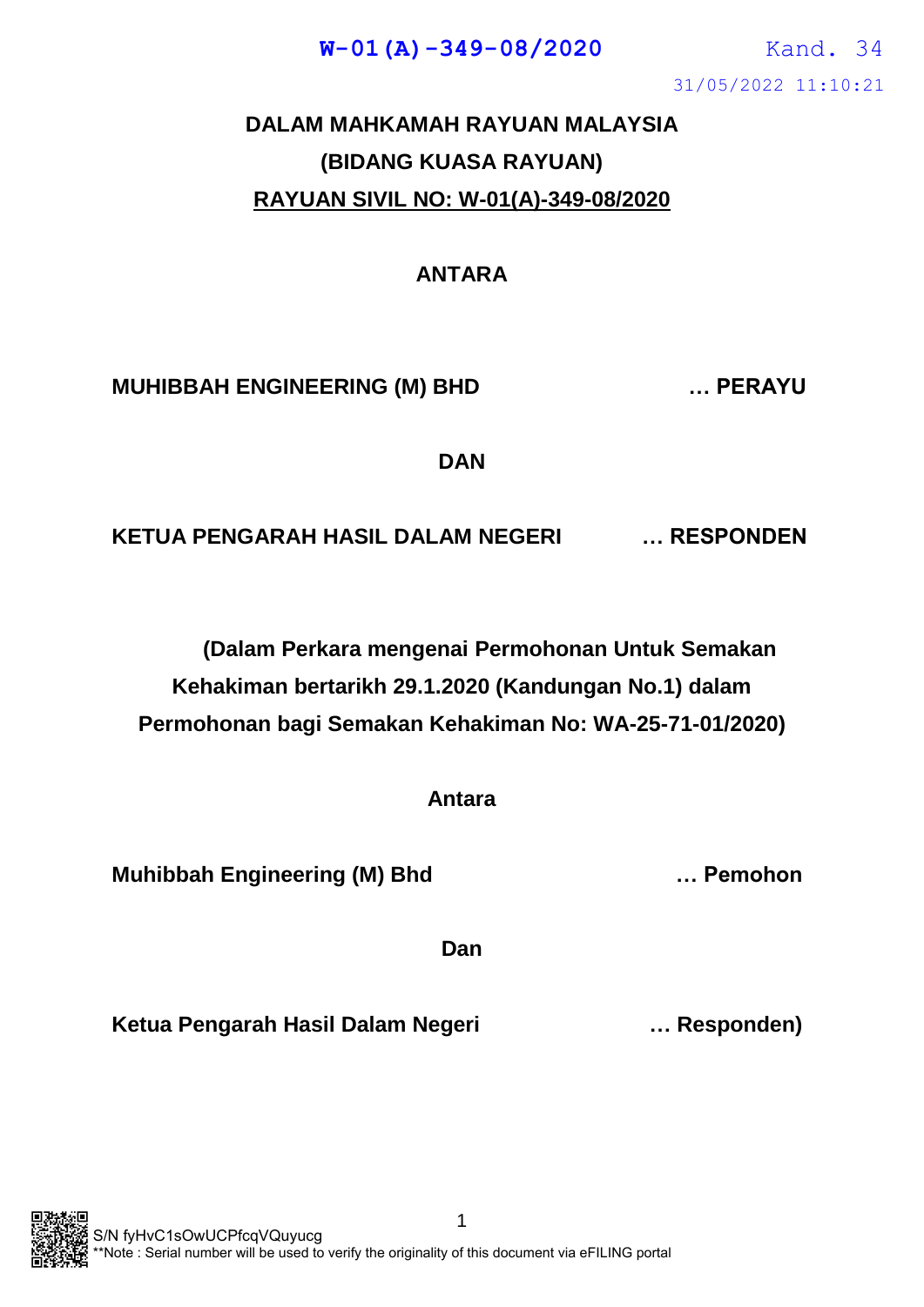#### **CORAM:**

# **MOHAMAD ZABIDIN BIN MOHD. DIAH, JCA LEE HENG CHEONG, JCA GUNALAN A/L MUNIANDY, JCA**

### **JUDGMENT**

#### **INTRODUCTION**

**[1]** Muhibbah Engineering Sdn. Bhd. ['Muhibbah'], the Taxpayer/Appellant, a well-known published listed company, has brought this appeal against the decision of the Learned High Court Judge ['LHCJ'] dated 27.7.2020 to dismiss the Appellant's Application for Leave for Judicial Review dated 29.1.2020 ['Appellant's Application for Leave'] against the Revenue/Respondent ['Respondent'].

**[2]** The sole issue for our determination in this appeal was whether the LHCJ had erred in law in her decision to dismiss the Appellant's Application for Leave to apply for Judicial Review.

#### **FACTUAL BACKGROUND**

**[3]** The Appellant is a public listed company incorporated in Malaysia, principally engaged in the business of providing oil and gas, marine, infrastructure, civil and structural engineering contract work.

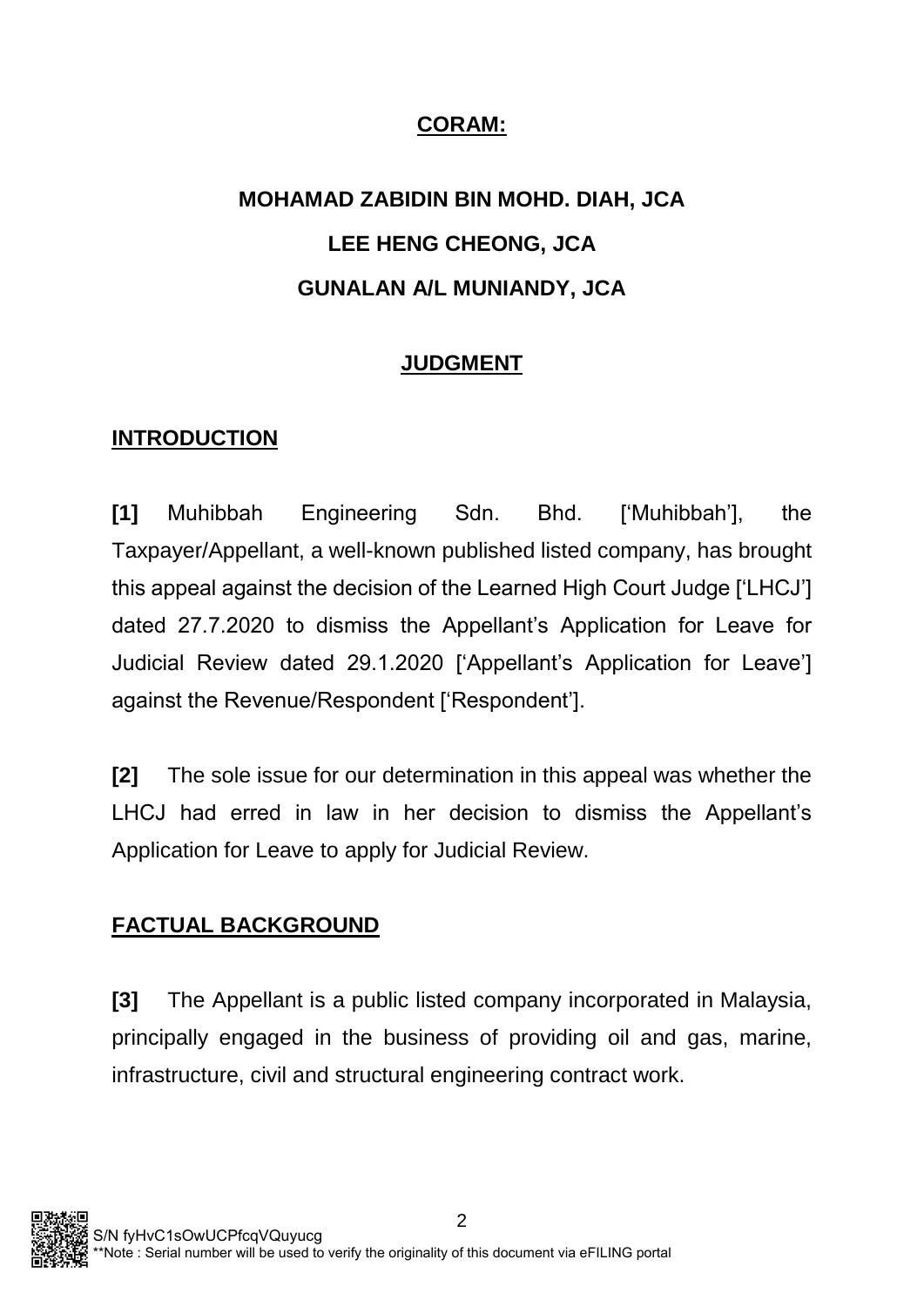**[4]** On 3.7.2019, the Respondent concluded its tax audit and issued its preliminary audit finding letter to the Appellant. The Respondent disallowed the deduction of the Project Accrued Expenses and adjusted the losses that the Appellant surrendered for group relief to its related company, Muhibbah Marine Engineering Sdn Bhd ['MME'] in years of assessment 2015 and 2016 on the basis that the Project Accrued Expenses are provisional in nature

**[5]** From 1.8.2019 to 13.12.2020, the Appellant provided supporting documents and explained to the Respondent that the Project Accrued Expenses are expenditure that the Appellant had incurred in relation to the works carried out by its subcontractor in the years of assessment 2015 and 2016

**[6]** On 7.1.2020, the Respondent informed the Appellant that it maintained its audit findings and revised tax computations. On 14.1.2020, the Appellant emphasized that the following:

- (i) the Project Accrued Expenses are deductible under Section 33(1) of the Income Tax Act 1967 ['ITA']; and
- (ii) the Respondent has no basis to invoke both subsections of Section 44A(9) of the ITA.

**[7]** On 20.1.2020, the Respondent issued the notices of assessment ("Form J" and "Form G") dated 17.1.2020 for years of assessment 2015 and 2016 and notification of non-chargeability ['NONC'] for year of assessment 2017 dated 20.1.2020 ['Decision'].

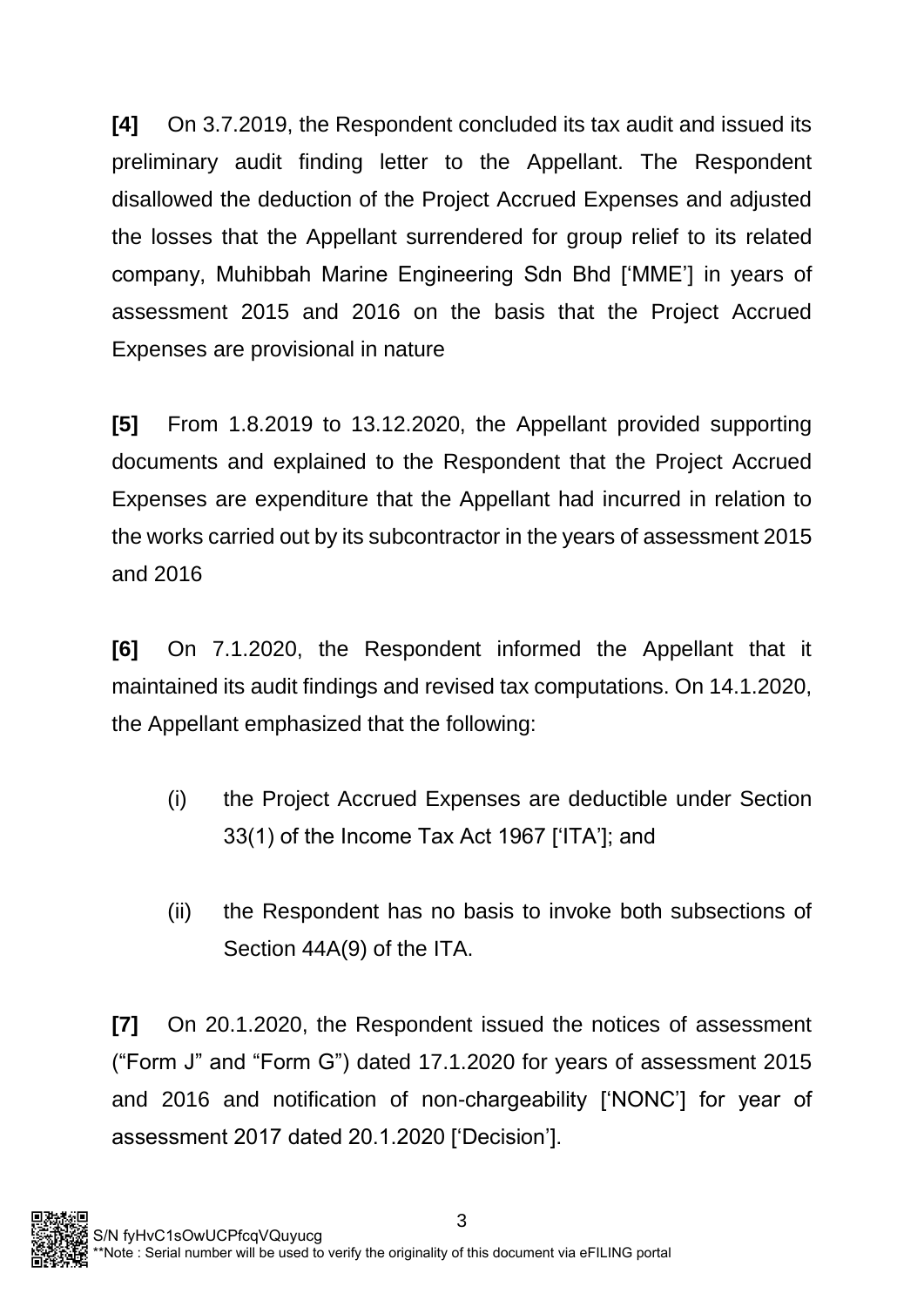**[8]** The Respondent's Decision was the subject of the judicial review application filed by the Appellant on 29.1.2020.

**[9]** On 27.7.2020, the High Court dismissed the Appellant's Application for Leave.

### **OUR DECISION**

**[10]** We must at the outset set out the grounds for the High Court's decision to dismiss the Application for Leave which are these:

- (a) There is a dispute on facts and that the matter should be referred to the Special Commissioners of Income Tax (**"SCIT"**) for the factual matrix to be ascertained; and
- (b) There are no exceptional circumstances that would warrant the grant of leave as there is a statutory appeal provided under Section 99 and Section 44A(9)(b) of the ITA.

**[11]** It was acknowledged by the Appellant themselves that Section 99 of the ITA provides an alternative remedy for aggrieved taxpayers to appeal to the SCIT against an assessment issued by the Respondent. However, the Appellant took the position that the provision for the said alternative remedy was not a bar to the aggrieved tax payer. In this regard, the Appellant reiterated that the Supreme Court in **Government of Malaysia & Anor v Jadgis Singh** [1987] 1 CLJ Rep 110 had recognised that judicial review is available even where there is an alternative remedy in the following exceptional circumstances:

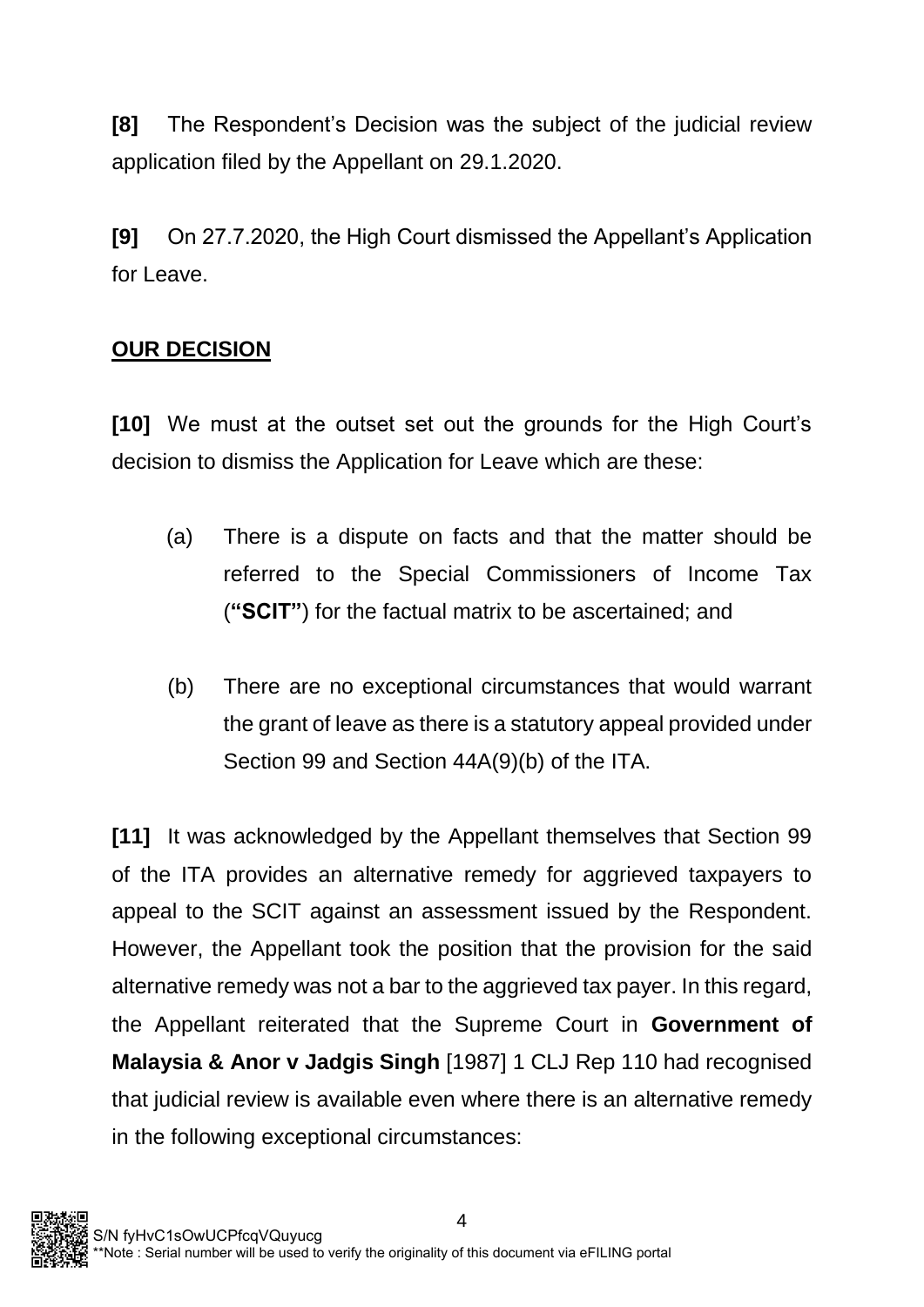- (a) Clear lack of jurisdiction; or
- (b) Blatant failure to perform statutory duty; or
- (c) A serious breach of the principles justice of natural justice.

**[12]** Upon being brought to our attention, we have noted that the Court of Appeal had unanimously upheld the High Court's decision in **Ketua Pengarah Hasil Dalam Negeri v Metacorp Development** (Rayuan Sivil No. W-01-239-11) that the High Court has the jurisdiction to hear the taxpayer's application notwithstanding the existence of a domestic remedy of an appeal to the SCIT. The Director General of Inland Revenue ['DGI']'s leave application was dismissed by the Federal Court.

**[13]** On the law as it stands, leave for judicial review should be granted in tax cases in various circumstances despite the existence of an appellate structure in the legislative structure before recourse to judicial remedies. The non-exercise of the internal appeal procedure is no bar to a judicial review application. This was made clear in **Government of Malaysia & Another v Jagdis Singh** (supra) which in our view, is still good law.

**[14]** Where there is basis for a complaint of illegality or unlawful treatment by the public body concerned, the Court hearing the Judicial Review action cannot impose on the Applicant the requirement of his statutory right of appeal. Our attention on this crucial point was drawn to **Majlis Perbandaran Pulau Pinang v Syarikat Bekerjasama-Sama Serbaguna Sungai Gelugor Dengan Tanggungan** [1999] 3 CLJ 65 where the Federal Court had discussed the issue and held that the Society's Judicial Review ['JR'] application was not barred by its nonexercise of the internal appeal procedure as follows:

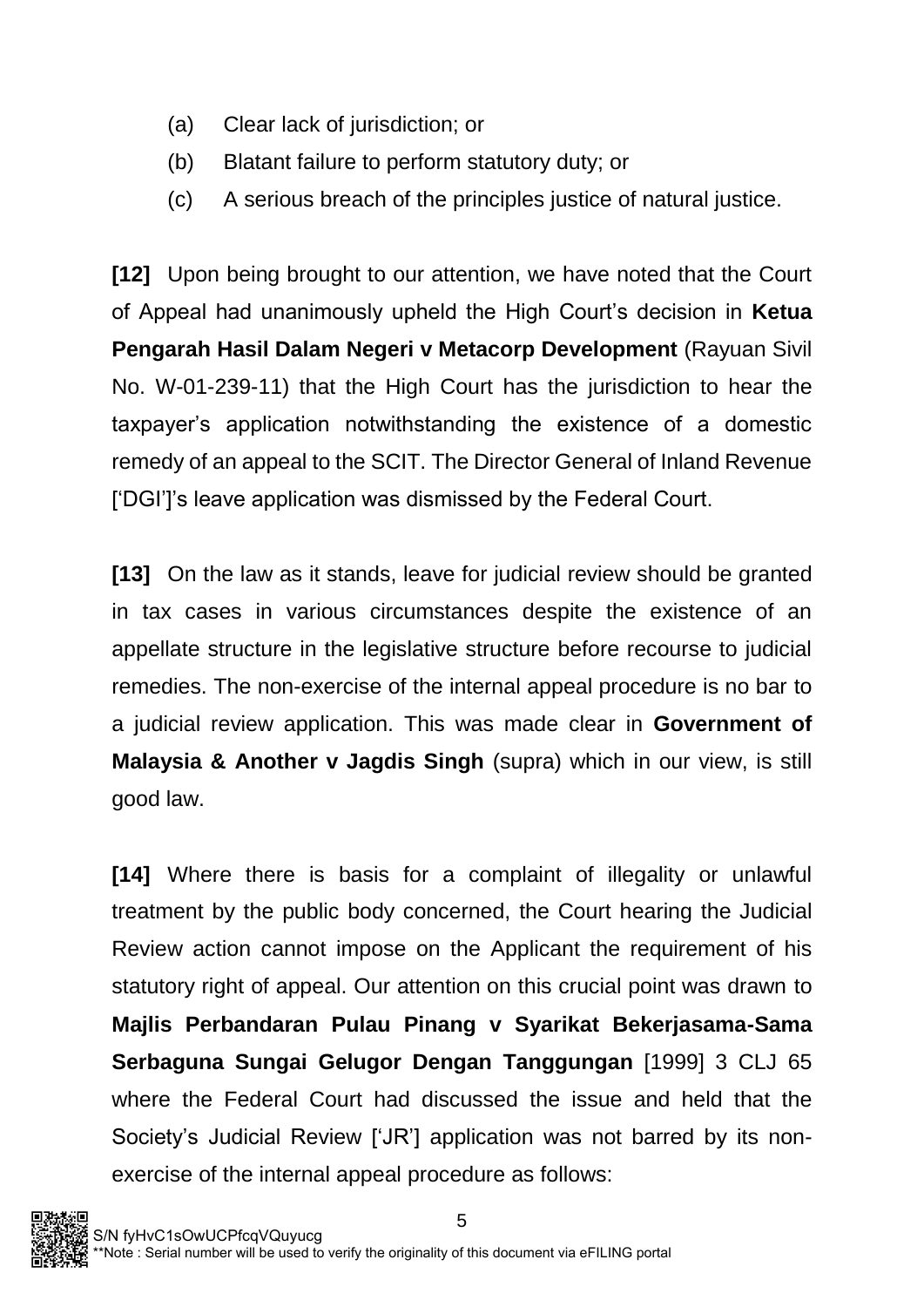"Speaking generally, it is right to say, that if an applicant in judicial review proceedings can demonstrate illegality, that is to say unlawful treatment, it would be wrong to insist that he exhaust his statutory right of appeal where one is available. Why should illegal action be not nipped in the bud by the quicker, more convenient and adequate remedy of JR rather than appeal? It is, of course, true that convenience in this context means convenience not only for the parties but also in the public interest. (R. v. Huntingdon D.C., ex p. Cowan [1984] 1 WLR 501 (a Licensing appeal).''

**[15]** In this instance, the statutory appeal procedure is as laid down in Sections 99 & 44 A (9) (b) of the Income Tax Act ['ITA']. In our considered view, as the Appellant had raised issues of illegality and unlawful treatment by the Respondent in regard to its impugned decision, the JR proceeding should be made available to the Appellant and should not be considered an abuse of the Court process to preclude the Appellant from seeking the reliefs sought at the full hearing on the merits.

**[16]** In opposition to the Appellant's proposition on this primary issue, the Respondent's basic premise was that the Court should not entertain the JR Application and reject it in limine as, otherwise, it would mean that the Appellant is bypassing the SCIT as decided in the case of **Sun Man Tobacco Co. Ltd Government of Malaysia** (1973) 2 MLJ 163 where Azmi LP said:

"In **Comptroller of Income Tax v. A. Co. Ltd. Choor Singh J.** summed up the law in such lucid terms that I need no more than echo the following words of his Lordship with which I respectfully agree:

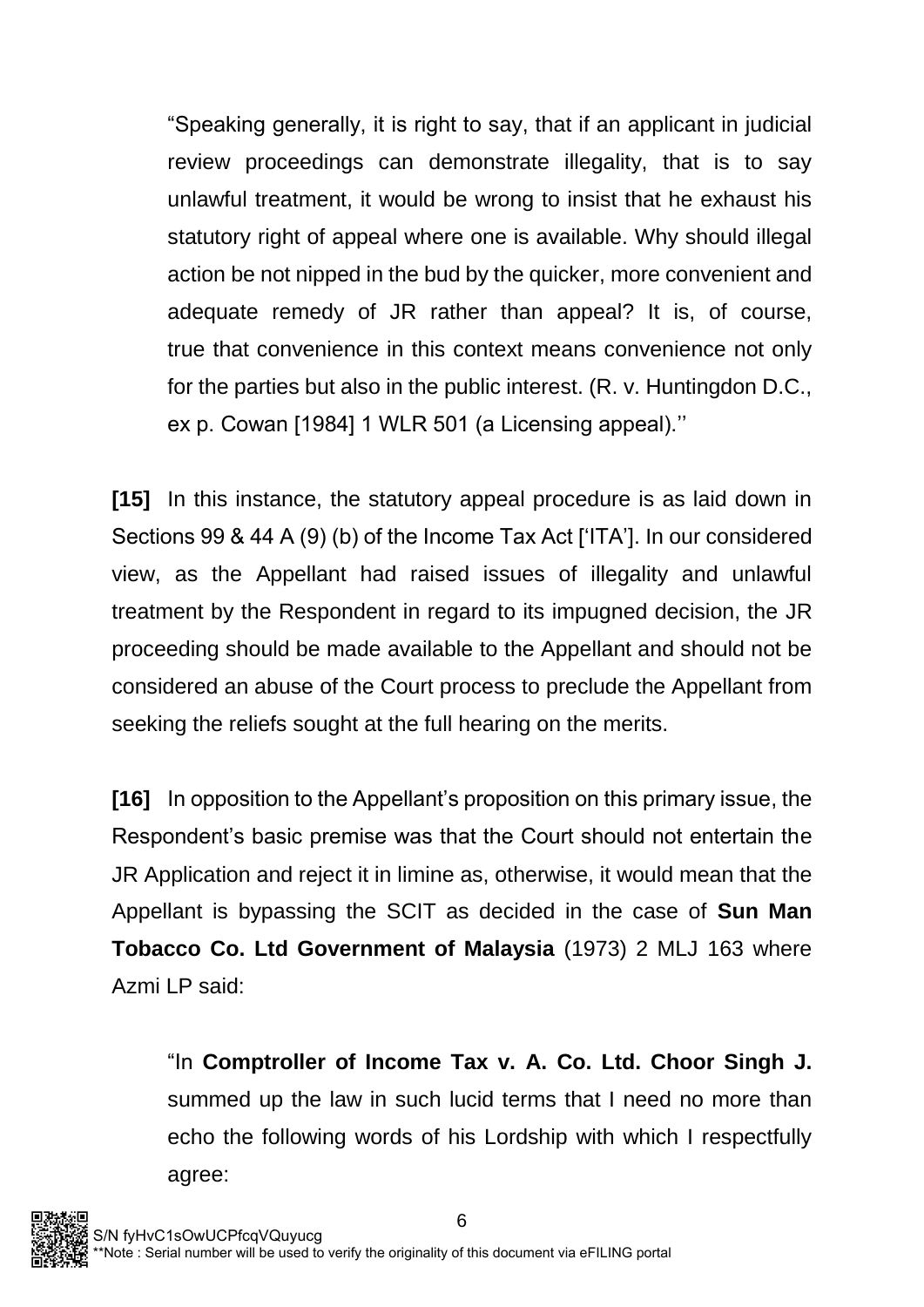…. A taxpayer has no right to bypass the Board of Review and take his complaint direct to Court. And when the Comptroller of Income Tax sues a taxpayer to recover tax due under a notice of assessment, the taxpayer cannot be heard to say that the assessment on which tax has been levied was not made in accordance with the provisions of the Ordinance. Such a complaint must in the first instance be laid before the Board of Review. The provisions of Order XIV of the Rules of the Supreme Court must be read together with the provisions of the Income Tax Ordinance. If this is not done every unwilling taxpayer will refuse to pay tax and when sued in Court, will challenge the merits of the assessment, thus causing considerable delay in the collection of the tax. The proper course for every aggrieved taxpayer is to pay his tax and present his arguments against the assessment made upon him before the Board of Review.

In place of a Board of Review we now have the Special Commissioners of Income Tax. It is open to a taxpayer to go before them and prove that he is not liable to assessment. The doors of justice are not shut to him merely because the claimant is the Government, but he has to enter the doors of the Special Commissioners first to raise the plea of non-observance of the principle of natural justice or to establish that the Director-General acted arbitrarily and in a non-judicial manner. It is only after he has availed himself of that remedy as laid down by the law that he has a right to come to the courts."

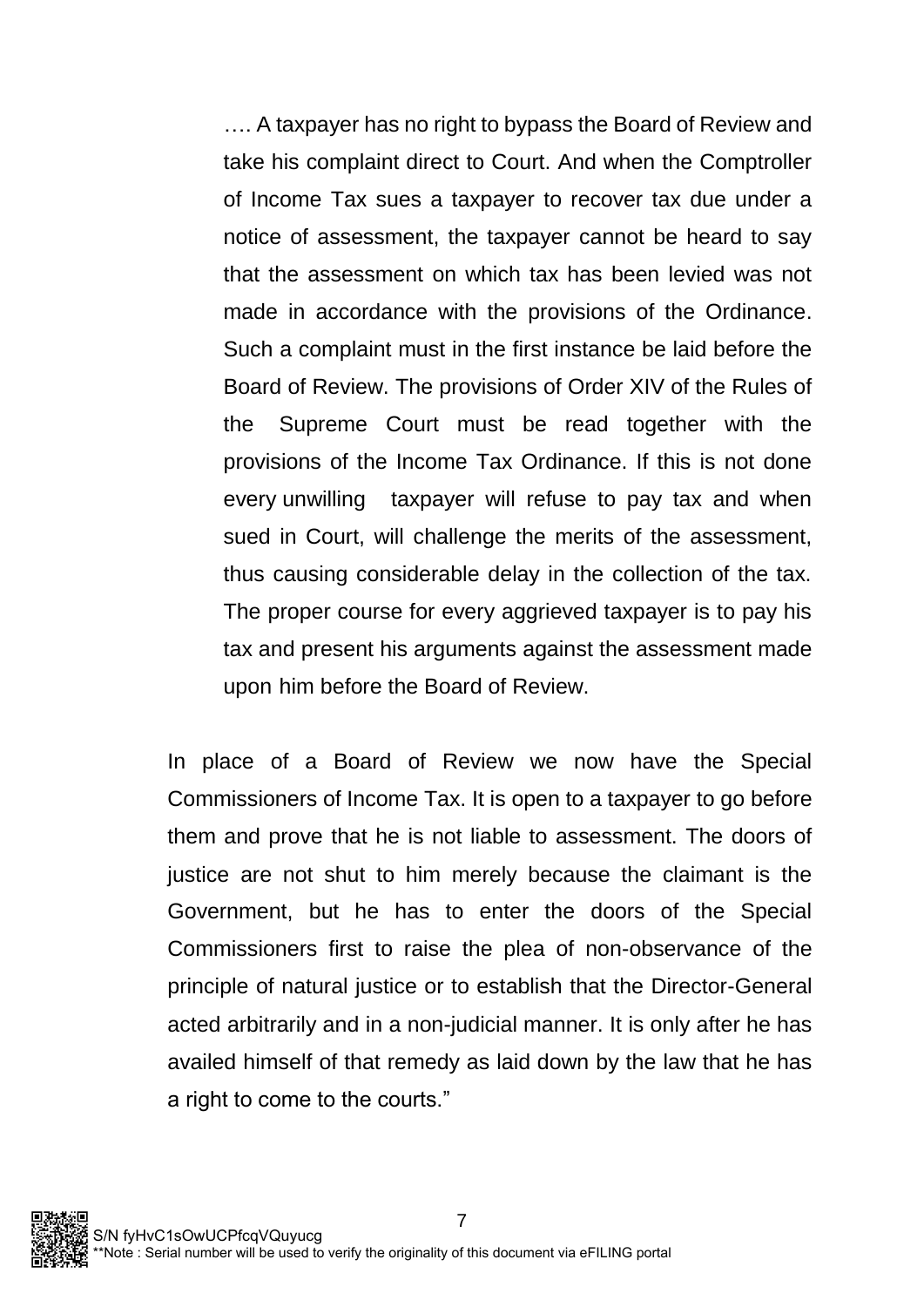**[17]** The Respondent also relied on the trite principle that in a JR the High Court merely exercises its supervisory jurisdiction over public authorities in relation to their decision-making & process and will not normally examine the merits of the decision save when exceptional circumstances are demonstrated by the Applicant. Reliance was placed squarely on the decision of the Supreme Court in **Government of Malaysia vs Jagdis Singh** [supra] where the relevant passage of the judgment reads that:

"A clear principle is reiterated here i.e. it is not a rigid rule that whenever there is an appeal procedure available to the Applicant he should be denied judicial review. Judicial review is always at the discretion of the Court but where there is another avenue or remedy open to the Applicant it will only be exercised in very exceptional circumstances.

**In Re Preston** was a tax case. It was quite clear from the speeches of their Lordships in the House of Lords that the Inland Revenue Commissioners were not immune from the process of judicial review. But what was also made clear is that remedy by way of judicial review is not to be available where an alternative remedy exists except in very exceptional cases."

**[18]** It was submitted that, thus, for the Appellant to succeed in a JR application, the Appellant must show that the Respondent's process of decision making is tainted with illegality, irrationality, or unreasonableness which enables the Appellant to apply for the decision to be quashed by the Court which the Respondent contended the Appellant had failed to do so.

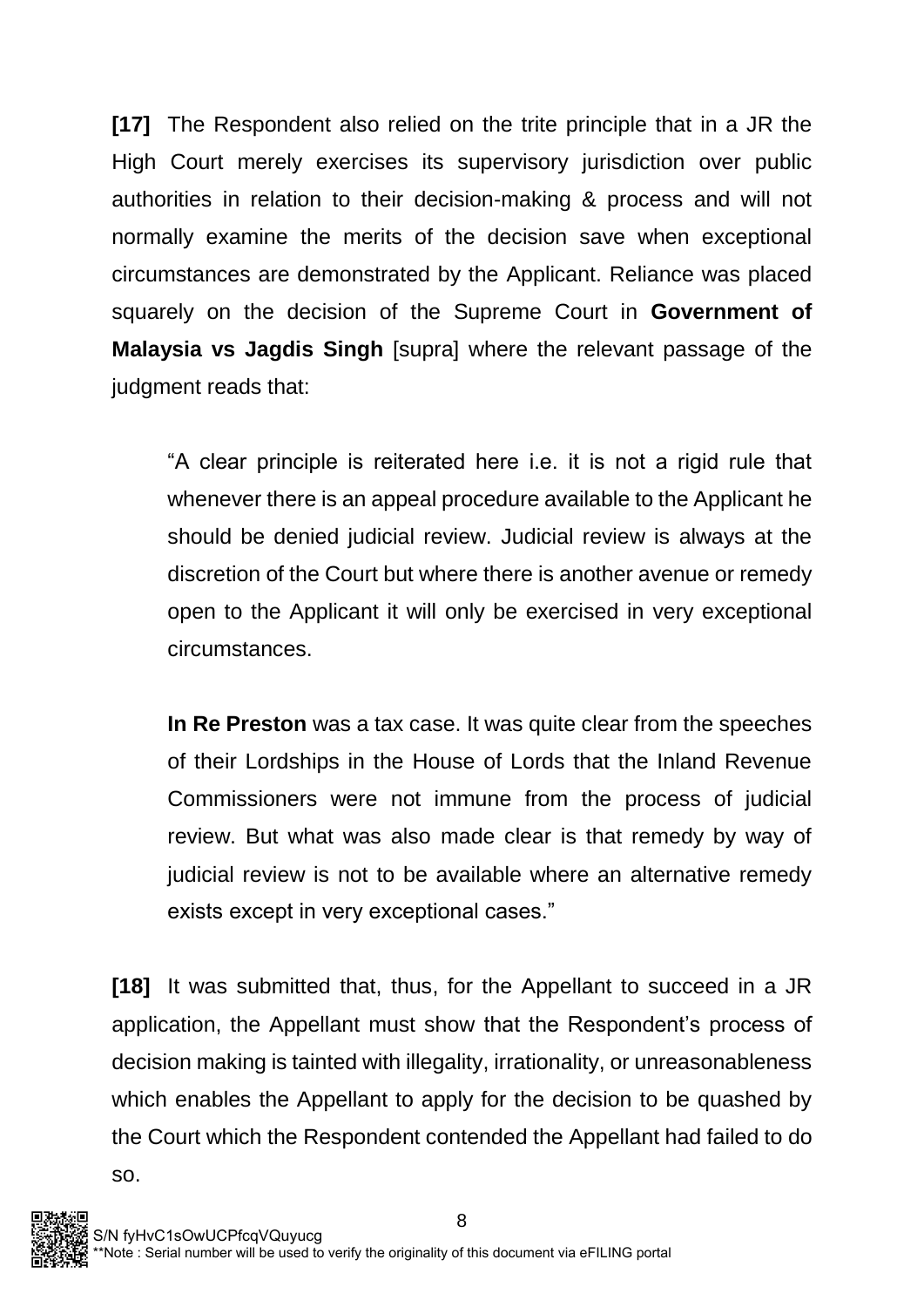**[19]** As pointed out by the Respondent, in that case, the Supreme Court decided to dismiss a taxpayer's JR application to quash a notice of assessment raised by the DGIR under section 91 of the ITA 1967 on the ground that even though the discretion still lies with the Court to act by way of judicial review in revenue cases, certiorari will not typically be issued unless the Applicant could prove that there is an apparent lack of jurisdiction or blatant failure to perform some statutory duty or there is a severe breach of principles of natural justice.

**[20]** It was further submitted that the irregularity of decision-making process is one of the paramount considerations for the Court to intervene and quash the DGIR's decision in the form of the notices of assessment issued against the Appellant and there was no detectable defect in the Respondent's decision-making process in this instance.

**[21]** We must pause here to note that the decision being challenged in this appeal is the dismissal of the Application for Leave to apply for JR and not a decision at the substantive hearing of the action. According to the Respondent even at the leave stage, the Appellant is required to prove a breach of natural justice. Reference was made to **Majlis Perbandaran Pulau Pinang v. Syarikat Berkerjasama-Sama Serbaguna Sungai Gelugor dengan Tanggungan** [1999] 3 MLJ 1, where the Federal Court held:

"(4) There are certain classes of cases such as planning, employment and tax cases whereby a statute provides for a special appeal procedure, and so the courts understandably may not grant judicial review. However, this is always subject to the grant of review

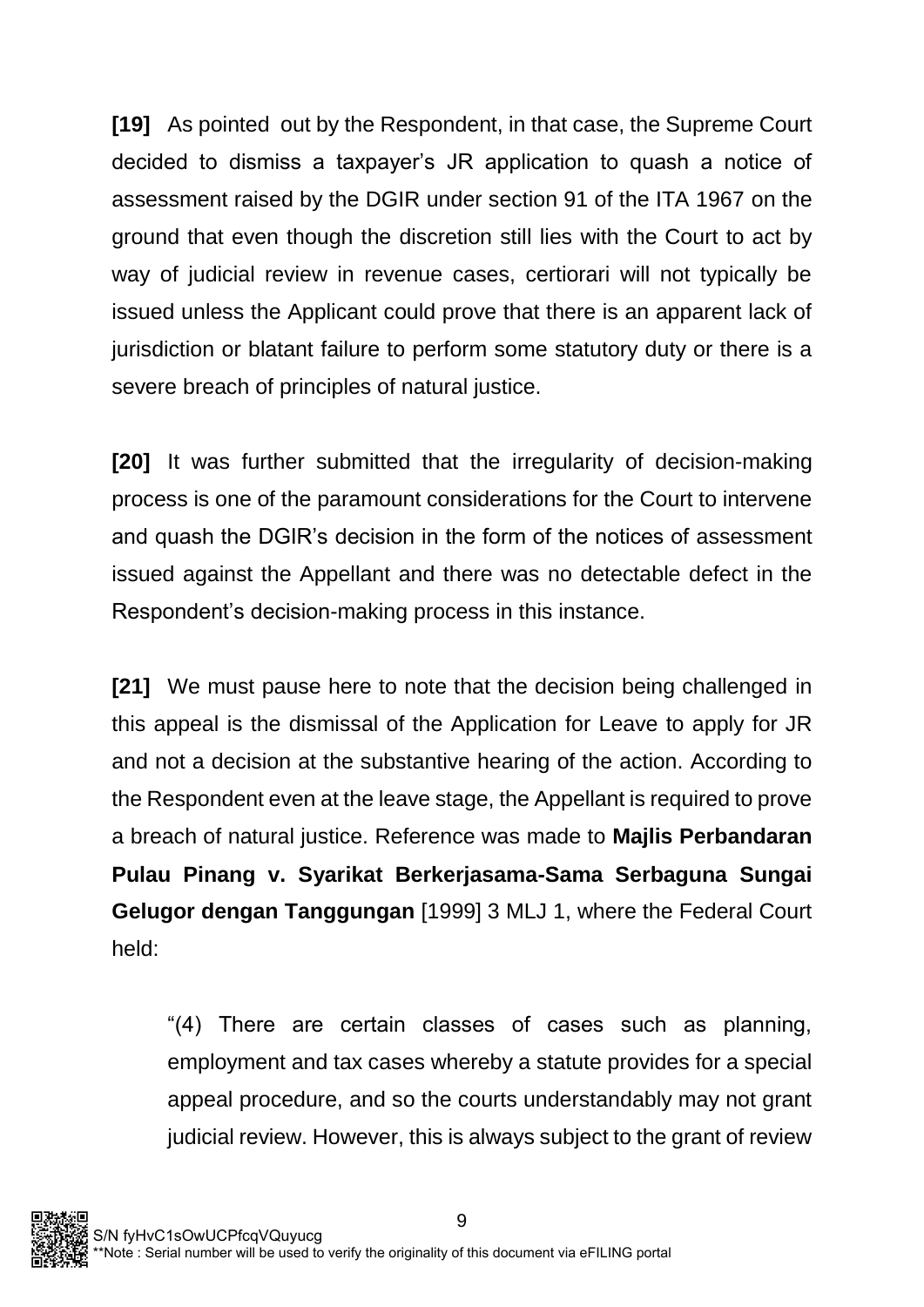in certain cases, for example, where an applicant is able to demonstrate excess or abuse of power, or breach of natural justice"

**[22]** In this case, as the Appellant had been given ample opportunity to explain why the Respondent should not raise the assessments which is the subject of the Appellant's dissatisfaction, the latter's argument was that there was no question of denial of natural justice to the Appellant. As such, it was submitted that there was no flaw in the Respondent's decision-making process to warrant a JR application and the correct recourse available to the Appellant to seek a remedy was the appeal route under section 99 of the ITA, 1967. Any decision of the SCIT is subject to appeal to the High Court, thereby, providing an avenue to the Appellant to seek redress.

**[23]** As there was an alternative remedy available to the Appellant, the Respondent further argued that the JR application should not be allowed to proceed beyond the leave stage unless where exceptional circumstances are shown. (see **Iskandar Coast v Ketua Pengarah Hasil Dalam Negeri** [2019] MLJU 429). Also, that the Court would rarely intervene in the Respondent ['DGIR']'s decision and that there were only two critical decisions where the Court did intervene and the facts of the said cases were distinguishable from the present facts. Among these is the Court of Appeal case of **Society of La Salle Brothers v Ketua Pengarah Hasil Dalam Negeri [2018] 1 MLJ 376** where the Court of Appeal held that the DGIR has no basis in law to issue the notices of assessment and the decision to issue the notices was illegal and without jurisdiction.

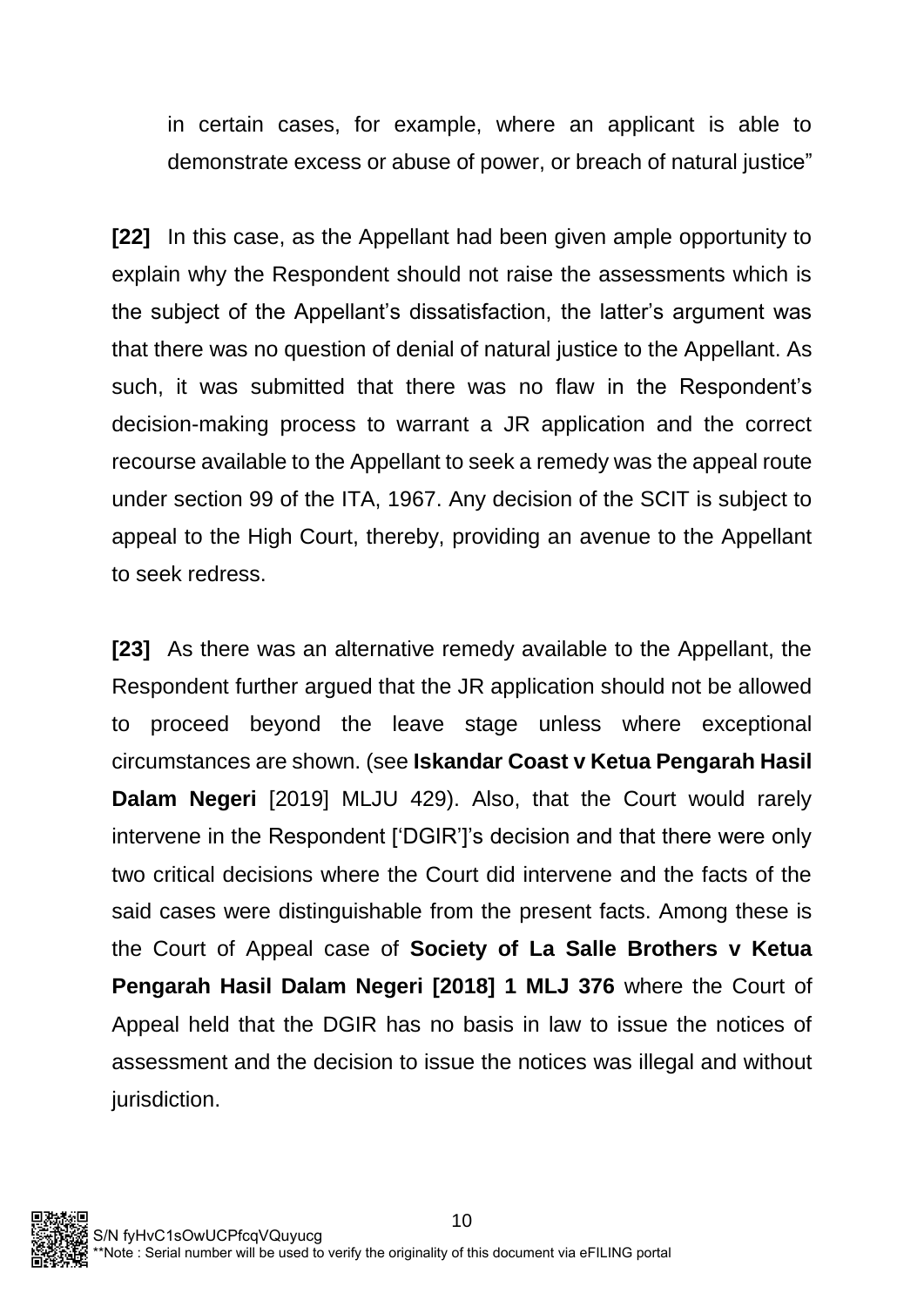**[24]** Hence, where there was an issue of jurisdiction and legality, the JR application was successful. The question here before us is whether the present JR proceeding should not be allowed to proceed past the leave stage and the Applicant should be pre-empted from raising issues of law on the pretext that the disagreement here revolves around whether the item 'project accrued expenses' claimed by the Appellant is deductible under section 33(1) of the ITA 1967, and, whether penalty under section 44A(9)(b) of the ITA 1967 was correctly imposed on the Appellant. The Respondent's decision in this case, was clearly within his province to determine. As such, the Respondent submitted that the dispute could be decided by the SCIT on appeal by recourse to the alternative remedy under the ITA.

**[25]** With respect, we are unable to agree with the contention of the Respondent that the Court hearing the JR should determine at the leave stage itself whether this is an exceptional case for judicial intervention when the alternative remedy had not been exhausted. To our minds, an important issue of law has been raised as to the correctness of the Respondent's to decision impose the penalty in question on the Appellant and as to whether this is an exceptional case amenable to JR and this is a question that should properly be addressed and decided at the substantive stage on merits. Contrary to the Respondent's contention, we are in agreement with the Appellant that its case as presented is patently an arguable case that should succeed at least at the leave stage. We are inclined to allow the Appellant to proceed to the substantive stage to ventilate the issues of law raised for serious consideration and not to be shut out at the preliminary stage.

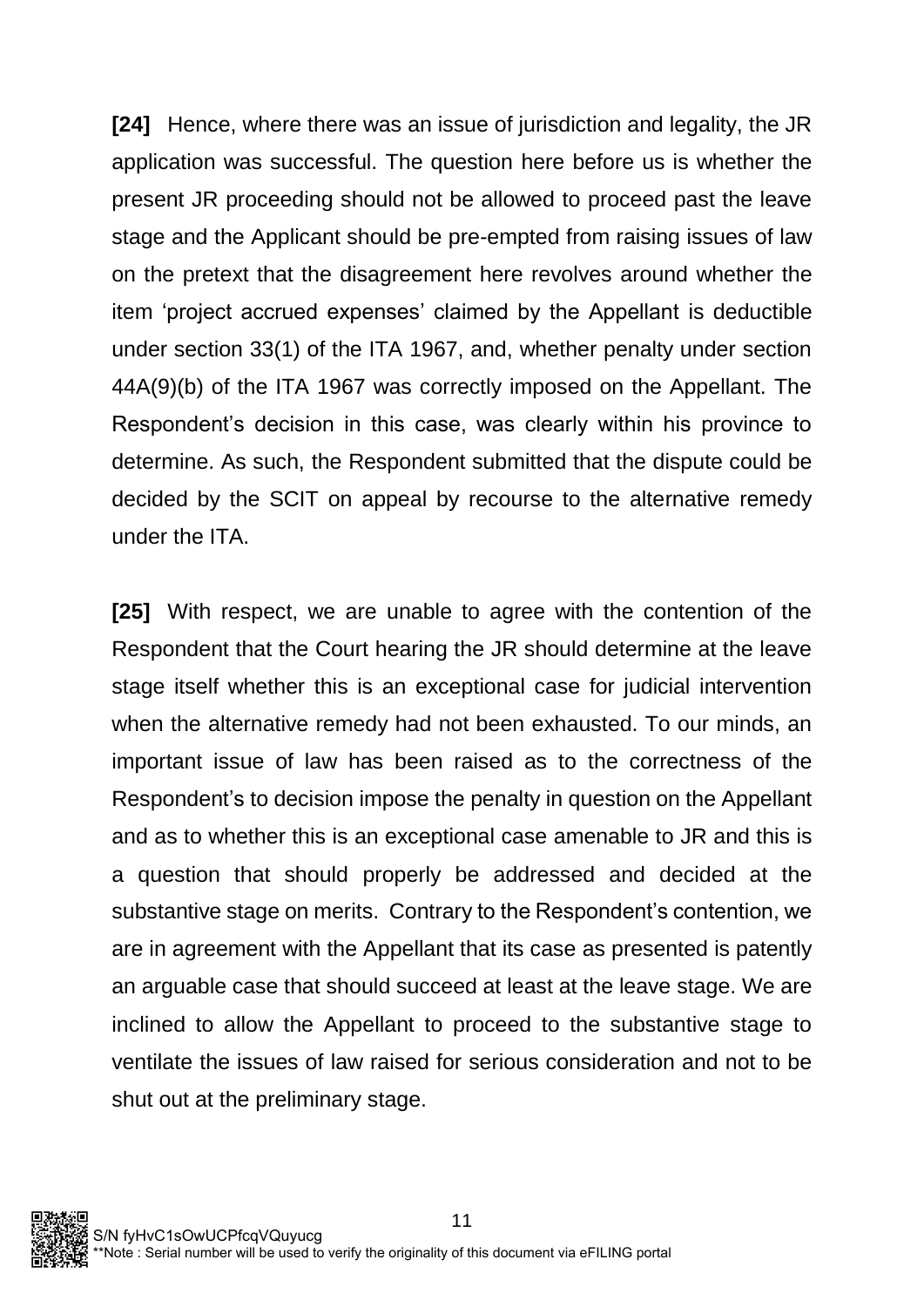**[26]** It is trite that there is no hard and fast rule that the issue of the existence of alternative remedies should be dealt with and adjudicated at the leave stage summarily. Granted that the issue could constitute a ground for refusing leave. We take cognisance that the Federal Court in **Majlis Perbandaran Pulau Pinang v Syarikat Bekerjasama-Sama Serbaguna Sungai Gelugor Dengan Tanggungan** [1999] 3 MLJ 1 held:

"Before considering this question, we would like to make a preliminary observation regarding the stage at which the question of alternative remedies should be dealt with. There is no hard and fast rule about this. As we have said, the case of R.v. Secretary of State for the Home Department ex p. Swati (ibid) shows that the existence of alternative remedies would be a ground for refusing leave to apply for judicial review. It is also a ground for setting aside a grant of leave given earlier. (R.v. Secretary of State for the Home Department ex p. Davendranath Doorga [1990] COD 109). Again, the alternative remedies argument may be considered at the inter partes stage, even if leave had been granted and not challenged (R.v. Brentford General Commissioners, ex p. Chan [1986] STC 65. At the final hearing stage, the Court can consider the alternative remedies objection as a preliminary point (R.v. Chief Adjudicating Officer, ex p. Bland, The Times 6 February 1985) or at a later stage. (See, e.g. R.v. Epping and Harlow General Commissoners, ex p. Goldstraw [1983] 3 All ER 257)."

**[27]** We fully associate ourselves with the approach adopted by the Court of Appeal in **QSR Brands Bhd v Suruhanjaya Sekuriti & Anor** [2006] 2 CLJ 532 and **Chin Mee Keong & Ors v Pesuruhjaya Sukan** [2007] 6 MLJ 193 where it was remarked that:

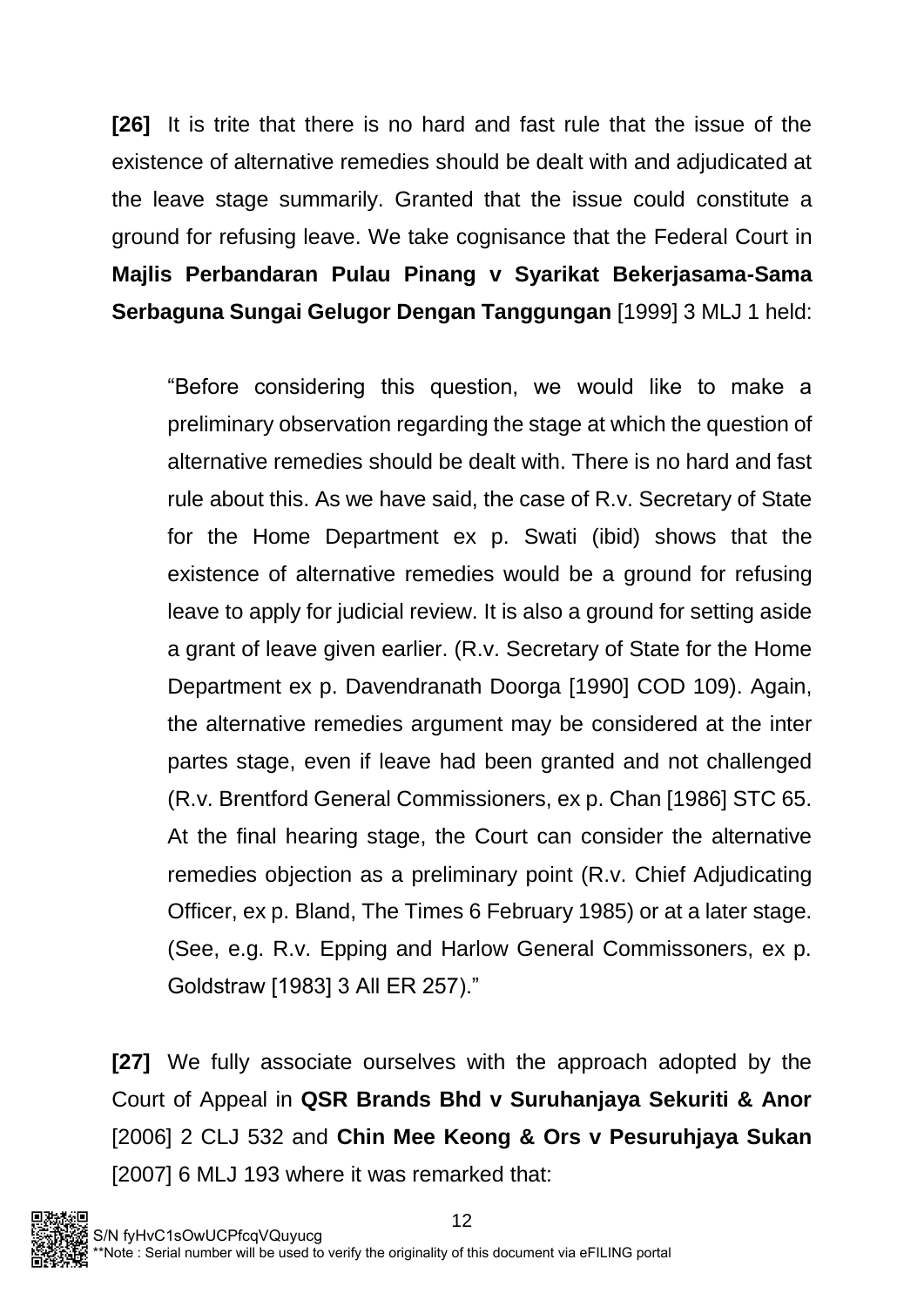#### a) QSR Brands (supra)

"The very first point that we would make is that arguments such as the availability of an alternative remedy go to the merits of the substantive application for JR and ought never to be dealt with at the leave stage. The sole question at the leave stage is whether the application is frivolous.

In the light of the settled approach to be taken at the leave stage, we are of the respectful view that the learned judge erred in dealing with the alternative remedy argument at the leave stage. She should have curbed the enthusiasm of counsel for the respondents by informing them that the alternative remedy point is one that she was not prepared to deal with in limine but that it would have to be properly taken and dealt with at the hearing of the substantive motion.

The existence of an alternative remedy does not automatically and without more oust the court's JR jurisdiction. The proper approach is for judicial review court to take into account the availability of the alternative remedy in deciding whether to exercise its discretion to grant relief on substantive application."

b) Chin Mee Keong (supra)

"In fact as there was no affidavit in reply the appellants should have won hands down in the circumstances of the case. Surely purpose of leave would be defeated if such a substantive matter such as this must be resolves at such an

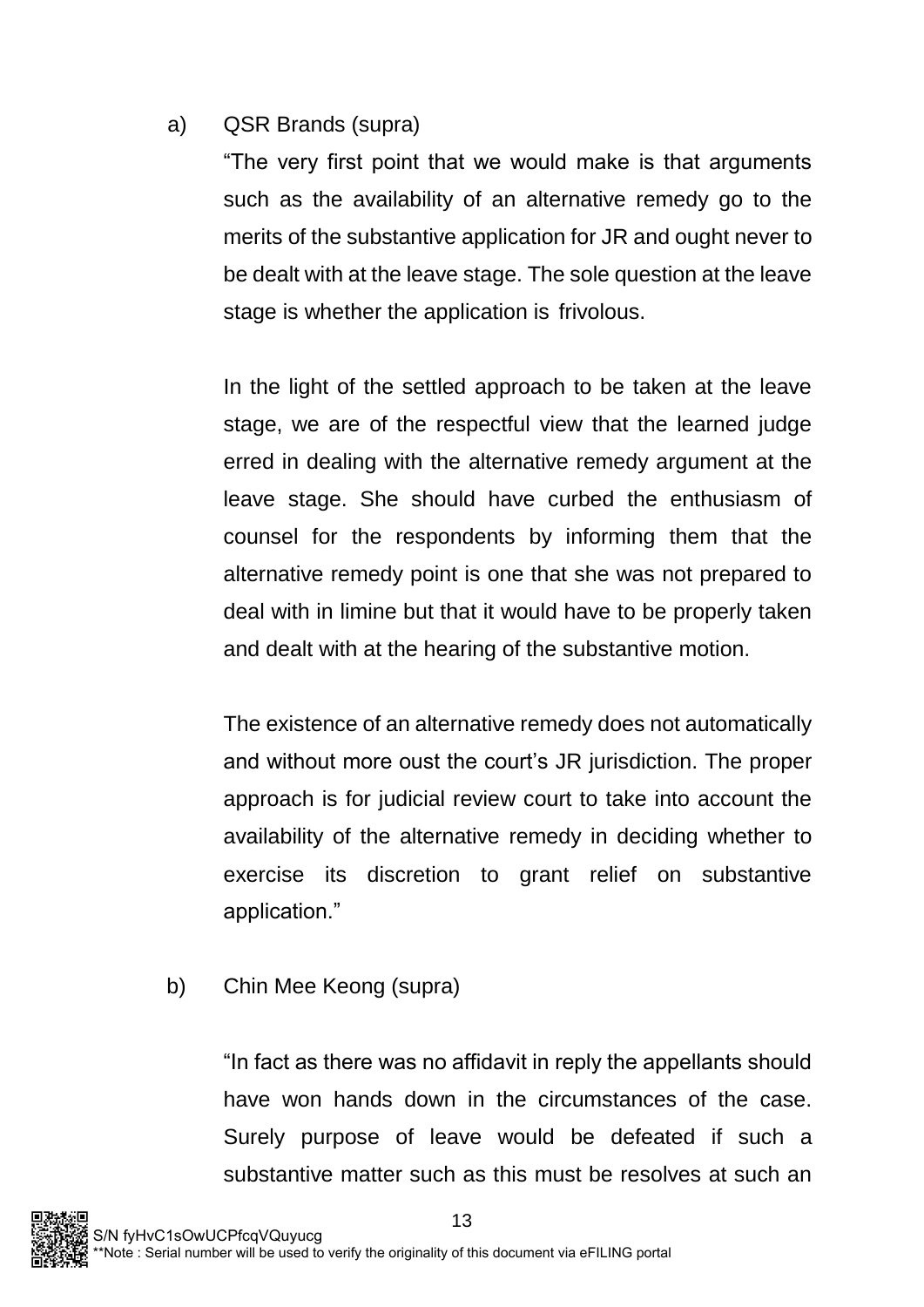early stage. Recently too, in **QSR Brands Bhd v Suruhanjaya Sekuriti & Anor [2006] 3 MLJ 164** the Court of Appeal, when dealing with a similar issue, had ruled that the question of exhaustion of domestic remedy was not an issue at the leave stage. The issue of alternative remedy went to the merit of the substantive application, with the court only to gauge whether the application before it was frivolous or not."

**[28]** The approach that was taken by the Court of Appeal in two decisions, which we are convinced is correct is well summarised in **Bursa Malaysia Securities Bhd v Gan Boon Aun** [2009] 4 MLJ 695 as follows:

"Two decisions of the Court of Appeal are noteworthy of mention here. In **Tang Kwor Ham & Ors v Pengurusan Danaharta Nasional Bhd & Ors [2006] 5 MLJ 60; [2006] 1 CLJ 56** the Court of Appeal refers to a two stage process where an application for leave is made and at the leave stage the High Court should not go into the merits of the cases. In **QSR Brand Bhd v Suruhanjaya Sekuriti & Anor [2006] 3 MLJ 164; [2006] 2 CLJ 532** two points require mention. The first point for mention is that arguments such as the availability of an alternative remedy go to the merits of the substantive application and ought not to be dealt with at the leave stage."

**[29]** We are in agreement with the view of the Court of Appeal in the above decision that the issue of the existence of an alternative remedy under statute should be canvassed and decided at the substantive stage of an Applicant's JR application. It is to prevent the merits of the substantive application from being dealt with at the early stage of the leave

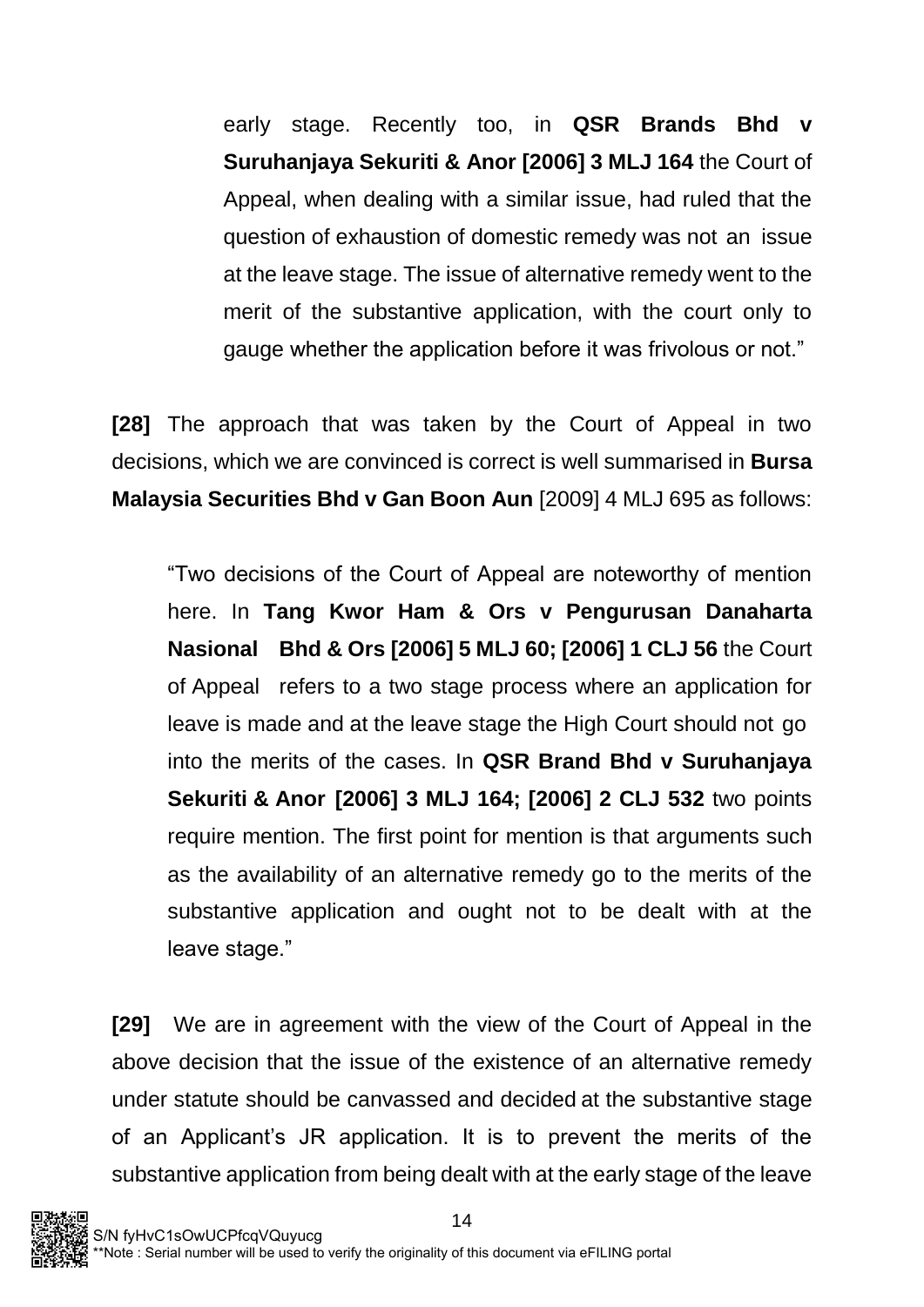application wherein the Applicant is merely required to show on arguable case as to any error of law, excess of jurisdiction or procedural irregularity committed by the public body concerned.

**[30]** A summary of the LHCJ's GOJ for rejecting leave extracted from the Respondent's submission is as follows:

- (a) As the Appellant filed an appeal to the SCIT, they ought to proceed with their appeal to the SCIT:
- (b) The Appellant has not exhausted the domestic remedy available under the ITA 1967;
- (c) The Appellant has failed to demonstrate exceptional circumstances for the Court to grant leave;
- (d) The Appellant's challenge is primarily questioning the merits of the assessments which involved the question of facts to be determined by the SCIT;
- (e) There was no issue of lack of jurisdiction when the Respondent issued the Notices of Assessment;
- (f) The Appellant has failed to show an excess or abuse of power or breach the rules of natural justice;
- (g) The Respondent has legally raised the assessments; and
- (h) The SCIT is a proper forum to determine whether the assessments raised by the Respondent are correct or not.

**[31]** As can be seen, the decision of the LHCJ is based on 2 principal grounds, namely:

i) The existence of a domestic remedy which the Appellant had yet to exhaust and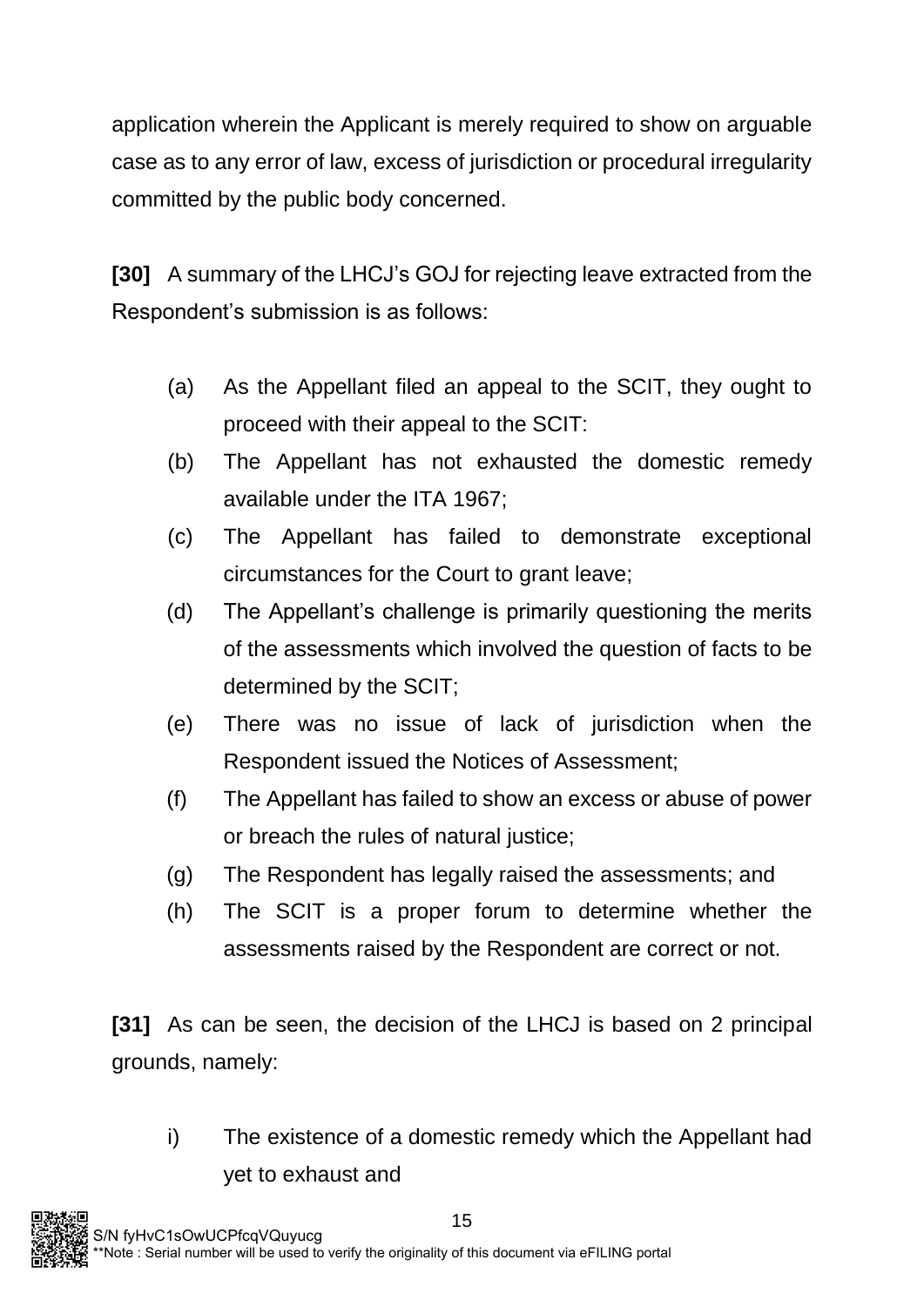ii) The Appellant had failed to demonstrate the existence of exceptional circumstances for leave to be granted.

**[32]** We have already adverted to in detail on ground (1) and our views thereof. We would, therefore, deliberate on ground (2) and state our reasons for holding that it is not tenable as a premise to reject leave for JR considering the issues raised by the Appellant.

**[33]** In regard to whether the Appellant had raised in support of the JR Application the Appellant's position was that the LHCJ had failed the review. It was stressed that the LHCJ failed to acknowledge that exceptional circumstances exist in the present matter that warrant the availability of JR and that tax authorities like all other public authorities or bodies are not immune from being subjected to JR by reference to the Supreme Court case of Jagdis Singh (supra). It was held in that case that the existence of exceptional circumstances is evidenced, amongst others, by:

"…a clear lack of jurisdiction or a blatant failure to perform some statutory duty or in appropriate cases a serious breach of the principles of natural justice…"

**[34]** It has now been accepted as settled law that a public authority does not have the jurisdiction to commit an error of law when making its decision and if such an error is made, it would amount to a clear lack of jurisdiction that is susceptible to JR. (See **Majlis Perbandaran Pulau Pinang (supra); Syarikat Kenderaan Melayu Kelantan Bhd v Transport Workers Union [1995] 2 CLJ 748**).

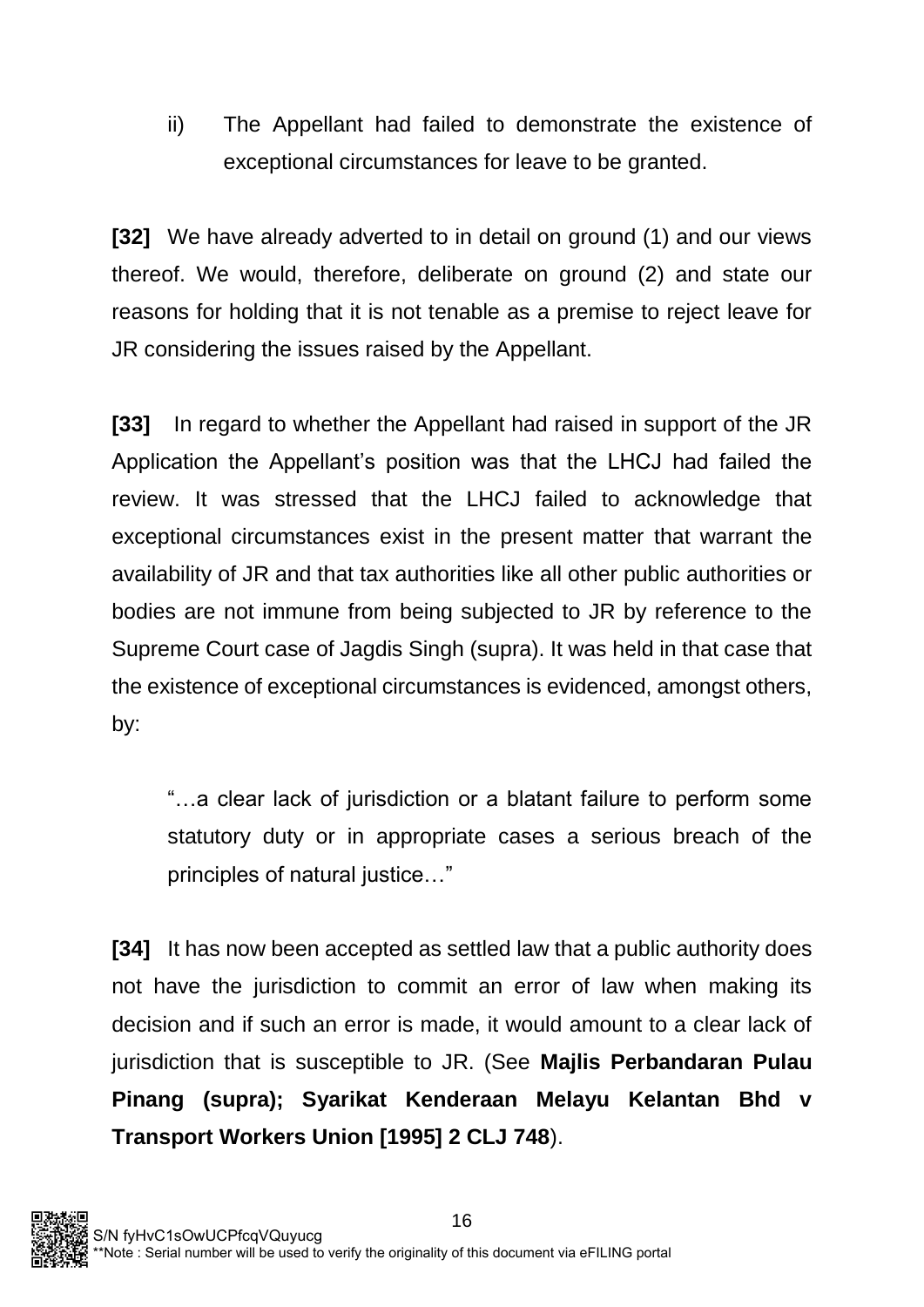**[35]** At the Court below, the Appellant raised substantive questions of law pertaining to the purported erroneous application of Section 33(1) of the ITA and the erroneous application of Section 44A (9)(b) of the ITA against the Appellant and Section 44A (9)(a) against the Appellant's related company, MME.

**[36]** We would not at this juncture, delve into the merits of the rival contentions supported by authorities pertaining to the above core issues. Suffice for us to express our view that Appellant had satisfactorily made out an arguable case of the Respondent having committed an error of law and possibly having exceeded its jurisdiction devoid of any legal or factual basis as alleged.

**[37]** To our understanding, the correct position in law is as proposed by the Appellant that at the leave stage the High Court is required only to inquire whether the question that the Respondent has exceeded its jurisdiction in arriving at this decision is not in fact frivolous and vexatious in the sense that it is a trivial complaint by a busy body of an administrative error. It has been recognised in several cases that the threshold for granting leave is extremely low, the sole question being whether or not the application is frivolous and / or vexatious. In support of its proposition, the Appellant referred to the following authorities:

- **(a) Mohd Nordin Johan v The Attorney General, Malaysia [1983] CLJ (Rep) 271**
- **(b) John Peter Berthelsen v Director-General of Immigration, Malaysia & Ors [1986] CLJ (Rep) 160**
- **(c) WRP Asia Pacific Sdn Bhd v Tenaga Nasional Berhad [2012] 4 MLJ 296**

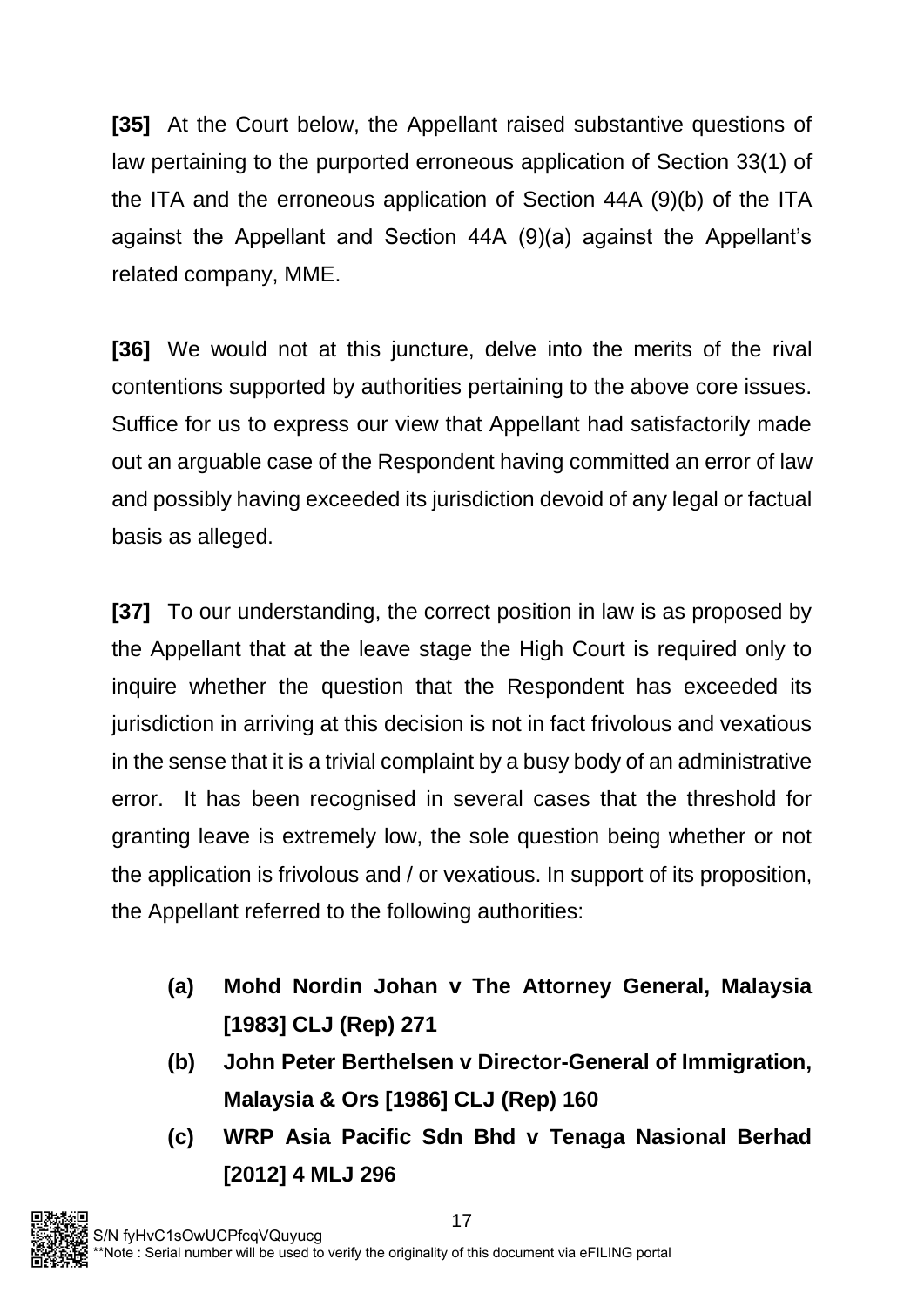- **(d) Jerry WA Dusing & Anor v Menteri Keselamtan Dalam Negeri Malaysia & Anor [2014] 9 CLJ 321**
- **(e) Tuan Hj Sarip Hamid & Anor v Patco Malaysia Bhd [1995] 2 MLJ 442**

**[38]** As the Appellant had raised serious question of law and/or excess of jurisdiction by the Respondent in regard to its impugned decision, we are convicted that the JR Application should proceed, beyond the leave stage and should not be rejected summarily on the basis that the issues in dispute should be resolved by the SCIT on appeal. We have not disregarded the decision of the Federal Court in **Ketua Pengarah Hasil Dalam Negeri v Alcatel Lucent Malaysia Sdn Bhd & Anor** [2017] 1 MLJ 563 as reflected in the following passage from the judgment of Suriyadi Halim Omar, FCJ as follows.

"[60] Had the respondents filed an appeal before the Special Commissioners, where the onus is on the respondents to establish their position, they will be accorded every opportunity to show where the Appellant went wrong. The respondent may request for attendance of witnesses to give evidence on oath and request any witness to produce any books, papers or document which is in his custody or his control necessary for the purpose of appeal. Therefore before the Special Commissioners, the respondents will have all the opportunity to undo what the Appellant determined (see **Director-General of Inland Revenue v Lahad Datu Timber Sdn Bhd [1978] 1 MLJ 203**).

[61] At the completion of the hearing of the appeal, the Special Commissioners shall give their decision in the form of an order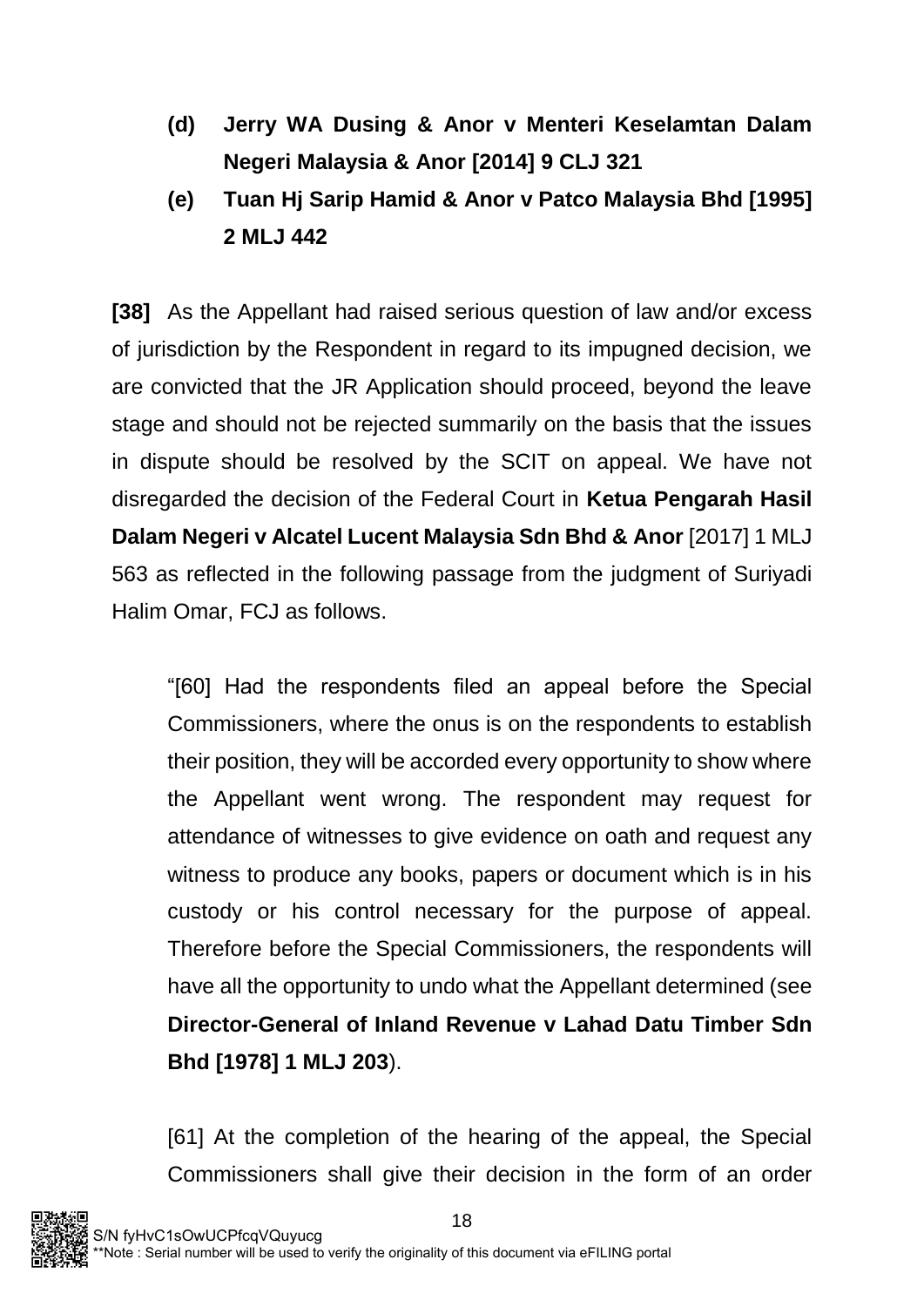known as deciding order, and which in certain circumstances may be final. Either party to the proceedings before the Special Commissioners may appeal on a question of law against a deciding order, or may request the Special Commissioners to state a case (generally known as case stated) for the opinion of High Court. Any dissatisfied party may appeal only up to the Court of Appeal (**Tio Chee Hing v United Overseas (Malaysia) Bhd (2013) 2 CLJ 910**; **Koperasi Jimat Cermat dan Pinjaman Keretapi Bhd v Kumar Gurusamy (2011) 3 CLJ 241**; **Ketua Pengarah Hasil Dalam Negeri v Syarikat Jasa Bumi (Woods) Sdn Bhd (Civil Application No. 8-31-99 (S)** (Unreported))."

**[39]** However, we are of the considered views that the availability of an alternative remedy, namely, the SCIT for the Appellant to seek redress for its dissatisfaction with the assessment should not by itself deny the Appellant to seek leave for JR when issues of law of some significance tantamount to excess of jurisdiction are raised. We are categorical in our view that as to whether this is an exceptional case amenable to JR is a substantive issue that should be adjudicated at the full substantive hearing of the JR and not at the preliminary stage. The Appellant correctly submitted that it is premature for the Respondent to object the Appellant's Application for Leave on the availability of domestic remedy at the leave stage.

#### **CONCLUSION**

**[40]** To sum up, we would conclude that based on the material available before the LHCJ at the leave stage, there is nothing to ever suggest that the Appellant's application was frivolous or vexatious in any way. It must

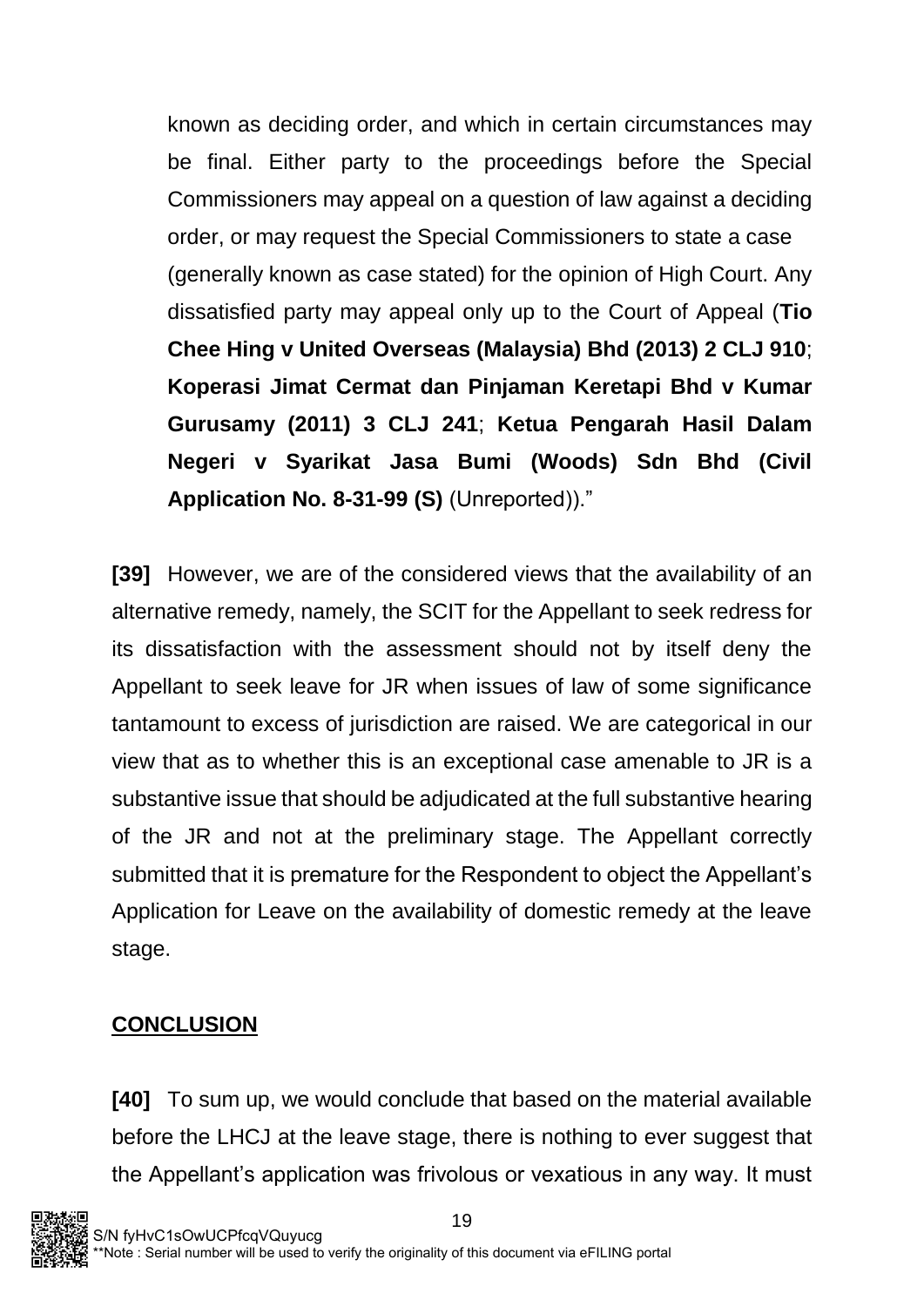be reiterated that the grounds raised in support of the instant JR are supported by legal precedents on the applicability of Section 33 (1) of the ITA. The LHCJ herself did not hold that the Appellant had failed to make out an arguable case for JR. It is plain to us that the Appellant had satisfactorily met the low threshold for leave for JR to be allowed. In this respect, the LHCJ had arrived at a decision that was flawed.

**[41]** In the circumstances as aforesaid, we find that there are sufficient merits in this appeal to warrant our intervention. We would accordingly allow this appeal and set aside the decision and order of the High Court. The JR Application before the High Court is ordered to proceed for hearing on its merits.

Dated: 31 May 2022

- sgd - **GUNALAN A/L MUNIANDY** Judge Court of Appeal Putrajaya